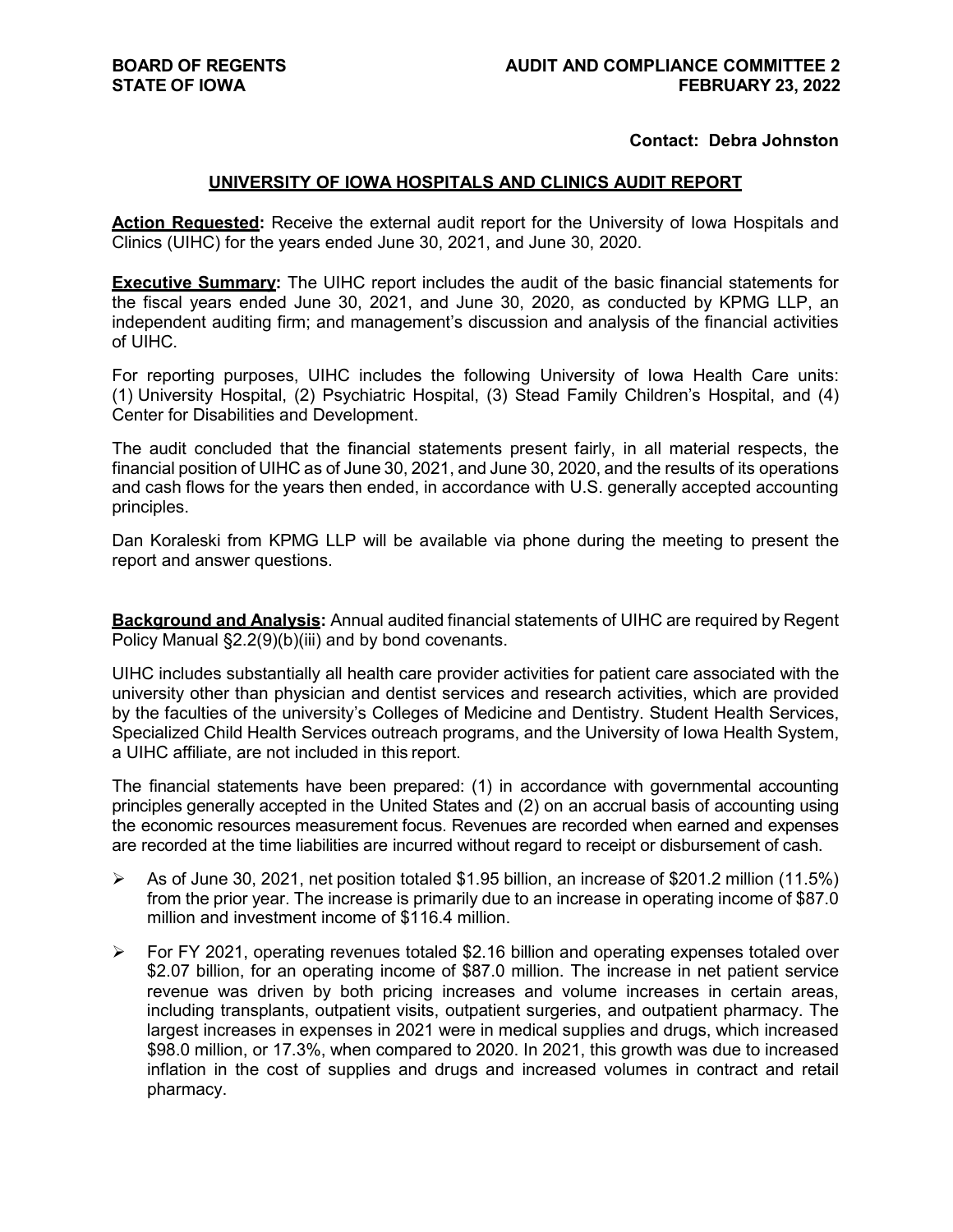## **STATE OF IOWA**

- $\triangleright$  Nonoperating revenues netted \$138.4 million, which included investment income of \$116.4 million and government funding of \$35.5 million, offset by interest expense of \$12.2 million.
- $\triangleright$  At June 30, 2021, UIHC had \$355.7 million in bonds and capital leases outstanding. During 2021, UIHC issued \$20.9 million of Series S.U.I. 2020 Revenue Refunding Bond and \$3.7 million of Series S.U.I. 2020 Telecom Refunding Bond. The proceeds of the bonds were used to refund the Series S.U.I. 2010 Revenue Bond and 2011 Telecom Bond.

**Related Party Transactions:** UIHC purchases certain administrative services, utilities, and other general services from the university. These services and support costs are purchased at the approximate cost incurred by the university. For the years ended June 30, 2021, and June 30, 2020, UIHC expensed approximately \$254.7 million and \$232.9 million, respectively, for these administrative services, utilities, and other services and support requirements.

UIHC also provides certain administrative services to units of the university. These services include billing, collection, and other physician practice-related clinic overhead expenses. For FY 2021 and FY 2020, UIHC received revenue of approximately \$9.5 million and \$9.4 million, respectively, for these services.

Revenue from Medicare and Medicaid programs accounted for approximately 27.7% and 16.4%, respectively, of UIHC's net patient revenue for the year ended 2021, and 27.8% and 15.1%, respectively, for the year ended 2020.

UIHC provides care to patients who meet certain criteria under its charity care policy without charge or at amounts less than its established rates. These amounts totaled \$64.5 million and \$50.8 million for 2021 and 2020, respectively, and are not reported as revenues in the accompanying statements.

The UIHC annual financial report also includes a section on management's discussion and analysis, which provides an objective analysis of the financial activities of UIHC based on currently known facts, decisions, and conditions. Please read in conjunction with the audited financial statements and accompanying notes to the financial statements.

Management's discussion and analysis includes the following sections:

- $\triangleright$  Financial Highlights
- $\triangleright$  Overview of the Financial Statements
- $\triangleright$  Statements of Net Position and Statements of Revenue, Expenses, and Changes in Net Position
- $\triangleright$  Net Patient Service Revenue
- $\triangleright$  Operating Expenses
- $\triangleright$  Nonoperating Revenue and Expenses, Net
- $\triangleright$  Statements of Cash Flows
- Capital Assets and Debt Administration
- > Debt
- Contacting UIHC's Financial Management

**Bonds Issued:** During 2021, UIHC issued \$20.9 million of Series S.U.I 2020 Revenue Refunding Bond. The proceeds of the bond were used by UIHC to refund the Series S.U.I. 2010 Revenue Bond.

During 2021, UIHC issued \$3.7 million of Series S.U.I 2020 Telecom Refunding Bond. The